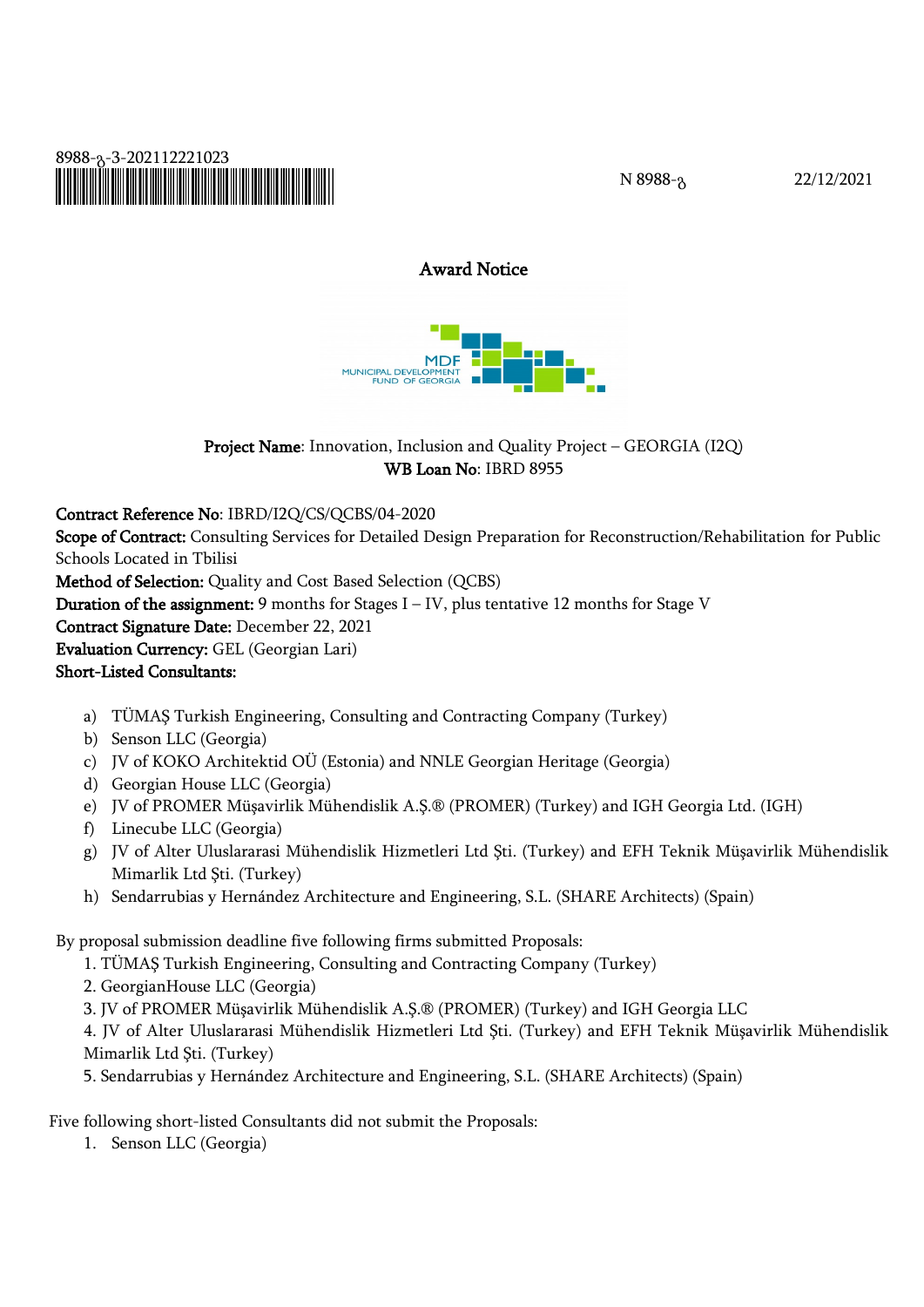- 2. JV of KOKO Architektid OÜ (Estonia) and NNLE Georgian Heritage (Georgia)
- 3. Linecube LLC (Georgia)

### **Awarded Consultant:**

**Name:** Sendarrubias y Hernández Architecture and Engineering, S.L. (SHARE Architects) (Spain)

**Address:** 36 José Abascal St., 2º floor, 28003, Madrid, Spain

**Technical score:** 83.76

- Specific experience of the consultant (as a firm) relevant to the assignment: 4.00
- Adequacy and quality of the proposed methodology, and work plan in responding to the ToR: 44.07
- Key Experts' qualifications and competence for the Assignment: 35.67

### **Financial score:** 98.92

**Read out price:** USD 219,020.00 and GEL 635,620.00 excluding of all indirect local taxes

**Final evaluated price:** 1,318,502.46 exclusive of local indirect taxes

### **Final score:** 86.79

**Final ranking:** 1

**Final negotiated price: USD 219,020.00 plus GEL 635,620.00** exclusive of all indirect local taxes. The amount of local indirect taxes (VAT) is USD 39,423.60 and GEL 114,411.60.

## **Evaluated Consultant:**

**Name:** Georgian House LLC (Georgia) **Address:** #6, Kalistrate Kutateladze st., Tbilisi, Georgia **Technical score:** 82.55

- Specific experience of the consultants (as a firm) relevant to the assignment: 4.13
- Adequacy and quality of the proposed methodology and work plan in responding to the ToR: 41.77
- Key Experts' qualifications and competence for the Assignment: 36.65

## **Financial score:** 100

**Read out price:** GEL1,538,979.00 including indirect local taxes

**Final evaluated price:** GEL 1,304,219.49 exclusive of local indirect taxes

**Final score:** 86.04

**Final ranking:** 2

**Name:** TÜMAŞ Turkish Engineering, Consulting and Contracting Company (Turkey)

**Address:** Tunus Cd 43 Kavaklıdere Çankaya/ANKARA

**Technical score:** 81.82

- Specific experience of the consultants (as a firm) relevant to the assignment: 4.39
- Adequacy and quality of the proposed methodology and work plan in responding to the ToR: 41.28
- Key Experts' qualifications and competence for the Assignment: 36.14

## **Financial score:** 95.37

**Read out price:** USD6,250.00 and GEL 1,348,000.00 exclusive of local indirect taxes

**Final evaluated price:** GEL 1,367,486.88 exclusive of local indirect taxes **Final score:** 84.52

**Final ranking:** 3

**Name:** JV of Alter Uluslararasi Mühendislik Hizmetleri Ltd Şti. (Turkey) and EFH Teknik Müşavirlik Mühendislik Mimarlik Ltd Şti. (Turkey)

**Address:** Ahmet Rasim SK. NO: 14, Çankaya, 06550, Ankara, Turkey **Technical score:** 63.78